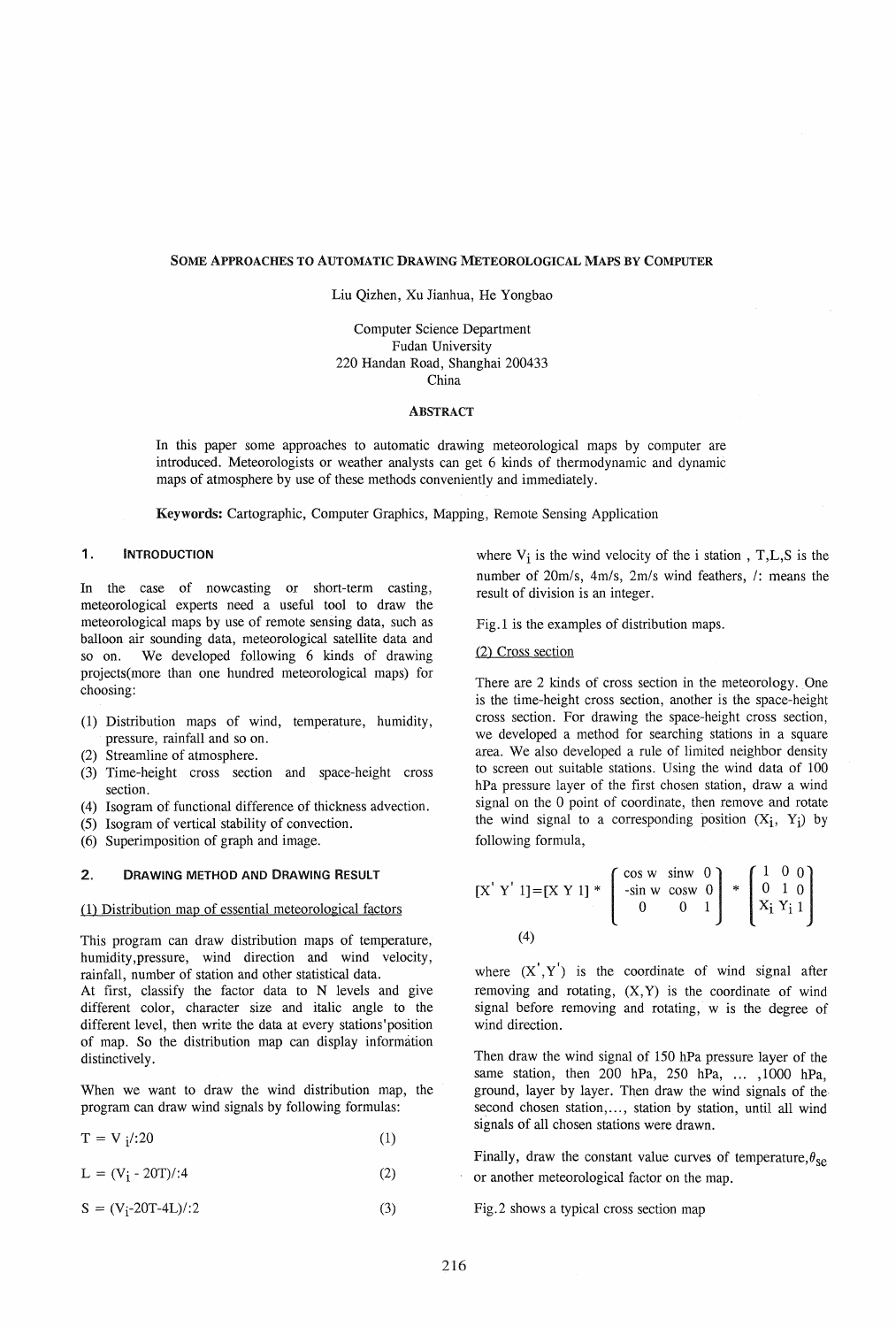

Fig.1 Some distribution maps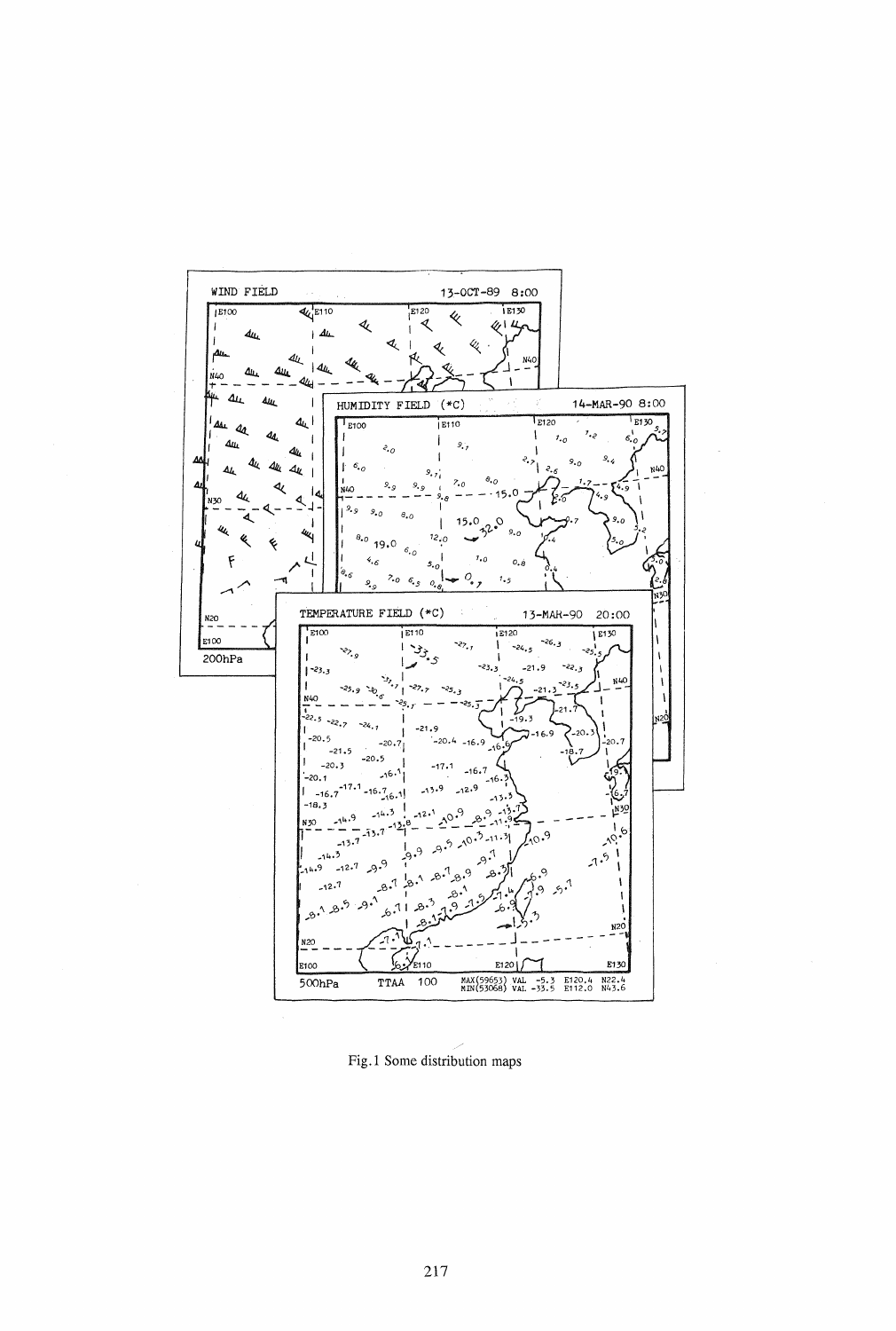

Fig.2 Cross section

## (3) Stream line of atmosphere

In order to draw the streamline by the method of net-points, we chose 3 near stations for inserting a data to net point. We developed a searching method which is named "enlargement from small area". Let us suppose that  $(x,y)$  is the longitude and the latitude of a grid point,  $(x_1,y_1)$  $(x_2,y_2)$ ,  $(x_3,y_3)$  is the longitude and the latitude of the near stations, their vector(wind velocity or wind direction) is  $v_1$ ,  $v_2$ ,  $v_3$ , so the inserting formulas are as following:

$$
V = (r_2 r_3 v_1 + r_1 r_3 v_2 + r_1 r_2 v_3)/dt \t(5)
$$

Where

(6)  $dt = r_1r_2 + r_2r_3 + r_1r_3$ 

$$
r_1 = (x-x_1)^2 + (y-y_1)^2
$$
 (7)

$$
r_2 = (x-x_2)^2 + (y-y_2)^2
$$
 (8)

$$
r_3 = (x-x_3)^2 + (y-y_3)^2 \tag{9}
$$

Fig;3 is a streamline map.

## (4) Isogram of functional difference of thickness advection

The functional difference of thickness advection indicates the geopotential change in a baroclinic field of atmosphere. This kind of isograms is a effective map for forecasting the rain gust in the rain season, the change of westerly wind in the east Asia, and so on.

Suppose the pressure of higher layer is  $P_1$ , the wind velocity is  $v_1$ , the wind direction is  $a_1$ . We also suppose the lower layers' pressure is  $P_2$ , wind velocity is  $v_2$ , wind direction is  $a_2$ , if the velocity of thermal wind from  $P_2$  to  $P_1$  is u, so we can calculate the functional value RTM by the following formulas:

$$
RTM = fhu/Rln(P_2/P_1)
$$
 (10)

Where

$$
f=2w\sin\theta
$$

$$
u = \sqrt{v_1 + v_2 - 2v_1v_2 \cosh} \tag{11}
$$

 $h = 2(\sqrt{s(s-u)(s-v_1)(s-v_2)}/u)$ (12)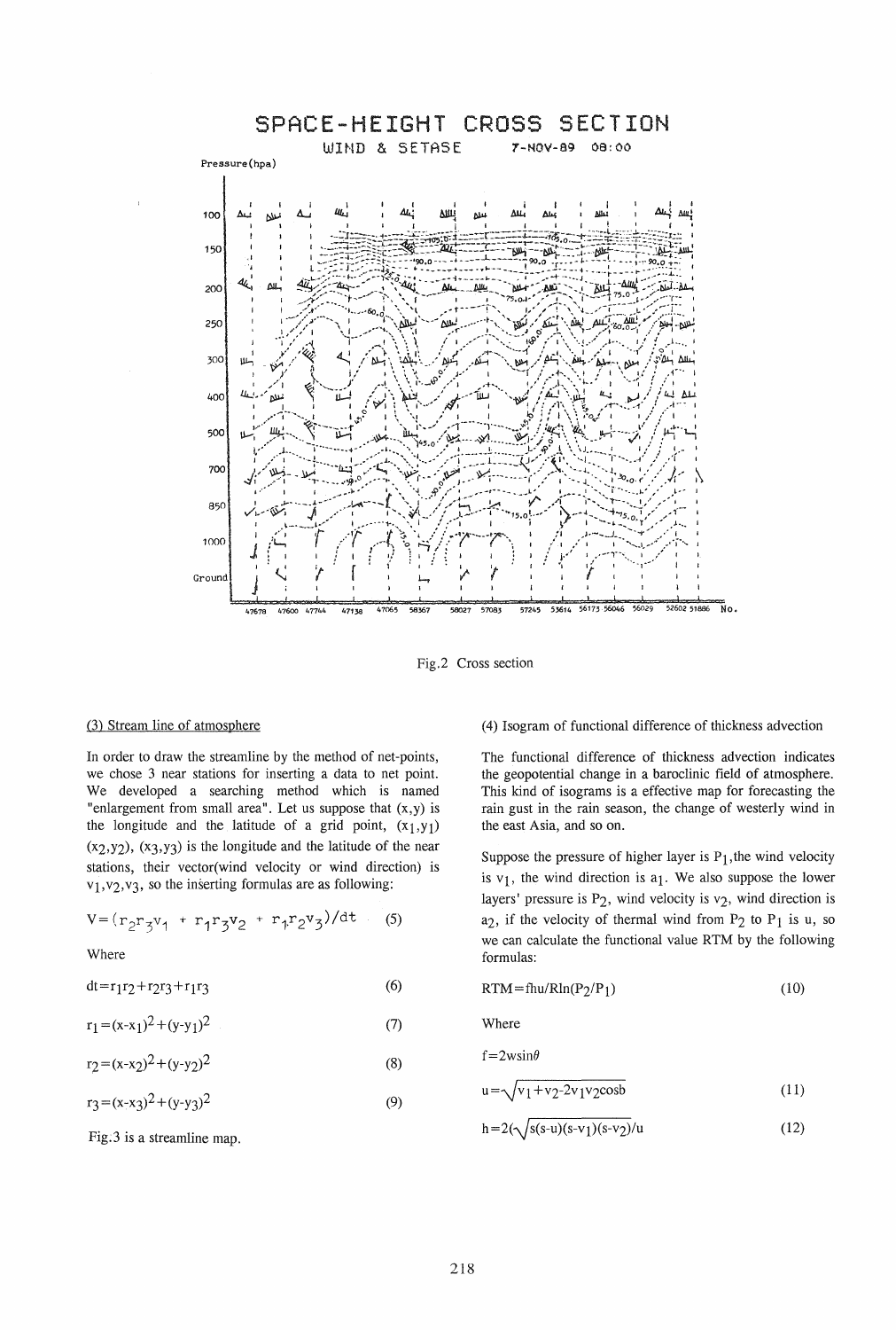$$
s = (v_1 + v_2 + v_3)/2 \tag{13}
$$

$$
b = a_1 - a_2 \tag{14}
$$

 $R=287.054$ ,  $w=7.292*10^{-5}$ 

 $\theta$  is the latitude of the balloon air sounding station. Then we cross some pressure layers to calculate another functional value RTM' by use of above formulas. Finally we can get a functional difference of thickness advection as following:

$$
RTMM = RTM - RTM'
$$
 (15)

Fig.4(a) is an isogram of functional difference of thickness advection.

# (5) Isogram of vertical stability of convection

Generally speaking, when the value of vertical stability of convection is as minus, the convection weather will take place as possible. So the vertical stability is useful to forecast the rain gust. It can be calculated by some complex meteorological formulas.

Fig.4(b) shows us a isogram of vertical stability of convection.



Fig.3 Streamline